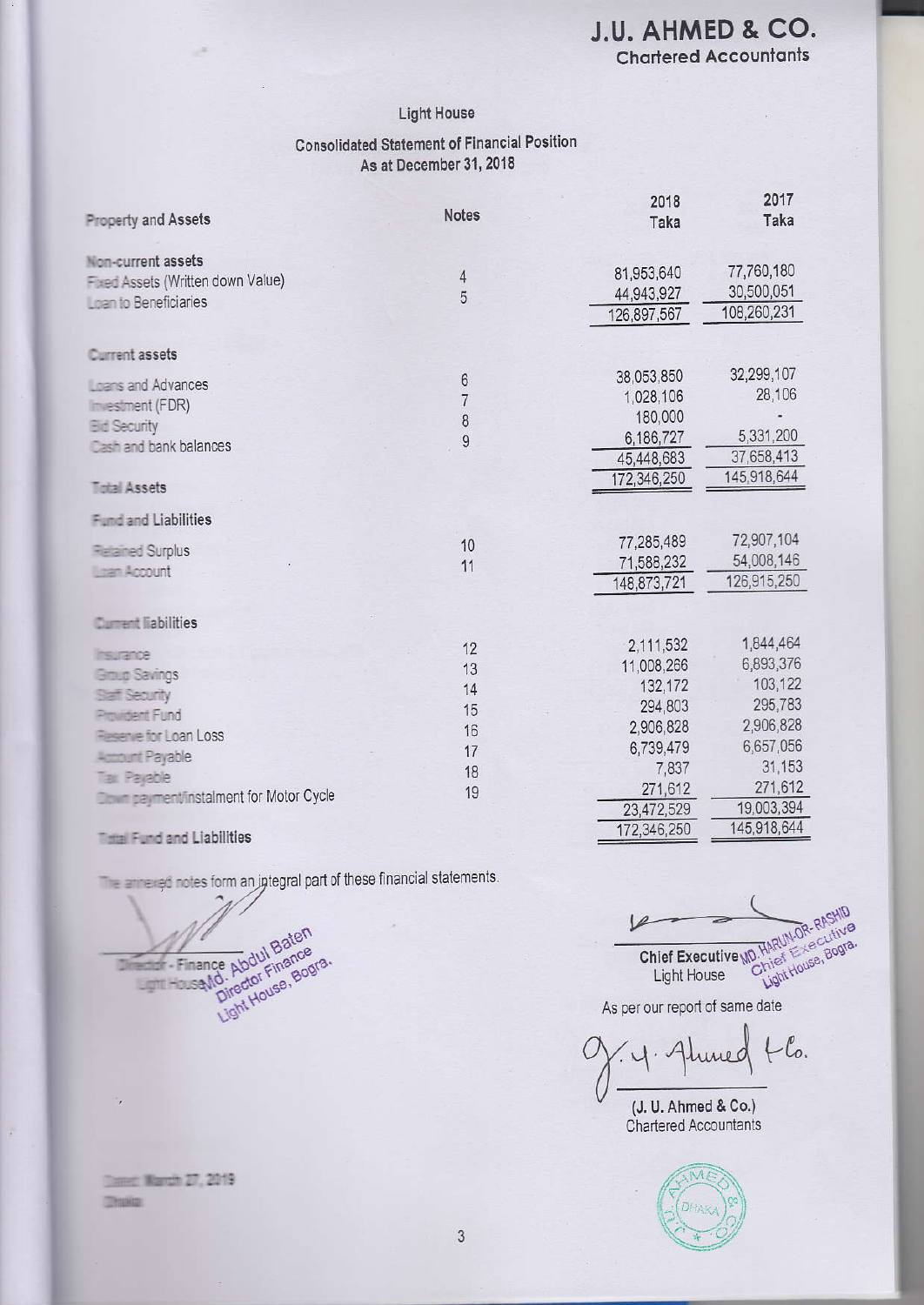#### **Light House**

#### **Consolidated Statement of Comprehensive Income** For the year ended December 31, 2018

| Income                                        | <b>Notes</b> | 2018<br>Taka | 2017<br>Taka  |
|-----------------------------------------------|--------------|--------------|---------------|
| Grants received from donors                   |              | 140,210,738  | 135,762,213   |
| <b>Overhead /Administrative cost received</b> |              | 767,135      | 1,268,601     |
| <b>Illembers' Subscription</b>                |              | 4,800        | 4,320         |
| Revenue Income                                |              | 18,730,726   | 15,210,036    |
| <b>Profit on Sale of Fixed Assets</b>         |              | 71,915       | 108,463       |
| <b>Tigtal Income</b>                          |              | 159,785,314  | 152,353,633   |
| Expenditure                                   |              |              |               |
| Direct cost :                                 |              |              |               |
| Staff Remuneration                            |              | 49,317,810   | 63,693,492    |
| <b>Traugh</b>                                 |              | 5,069,047    | 6,345,526     |
| <b>Weeting Expenses</b>                       |              | 3,165,039    | 2,392,010     |
| <b>Training &amp; Workshop</b>                |              | 5,309,685    | 3,761,054     |
| Direct Program cost                           |              | 34,443,653   | 29,285,161    |
| <b>Monitoring &amp; Evaluation</b>            |              | 1,659,717    | 928,818       |
| uttities                                      |              | 2,219,723    | 2,007,880     |
| Office Supplies                               |              | 1,504,223    | 1,608,833     |
| <b>Dimical Support/Equipment</b>              |              | 19,920,945   | 9,980,060     |
| Communication                                 |              | 1,966,504    | 1,830,978     |
| <b>Education &amp; Communication (IEC)</b>    |              | 869,587      | 1,326,594     |
| <b>Automobility &amp; Indirect Cost</b>       |              | 17,075,656   | 13,089,019    |
|                                               |              | 142,521,589  | 136,249,425   |
| induracti cost :                              |              |              |               |
| <b>Sign Grant payments</b>                    |              | 8,545,506    | 16,004,361    |
| <b>JANUARY AREA</b>                           |              | 4,053,454    | 3,626,499     |
|                                               |              | 12,598,960   | 19,630,860    |
| institute in competition to pro-              |              | 155,120,549  | 155,880,285   |
| Sumilus/Deficit) for the year                 |              | 4,664,765    | (3, 526, 652) |
| <b>official</b>                               |              | 159,785,314  | 152,353,633   |

an integral part of these financial statements.

David Warch 27, 2019 **Thoaks** 

Chief Executive Executive<br>Light House Executive<br>Dur rency

As per our report of same date

 $46$  $\Delta$ uned (J. U. Ahmed & Co.)

Chartered Accountants

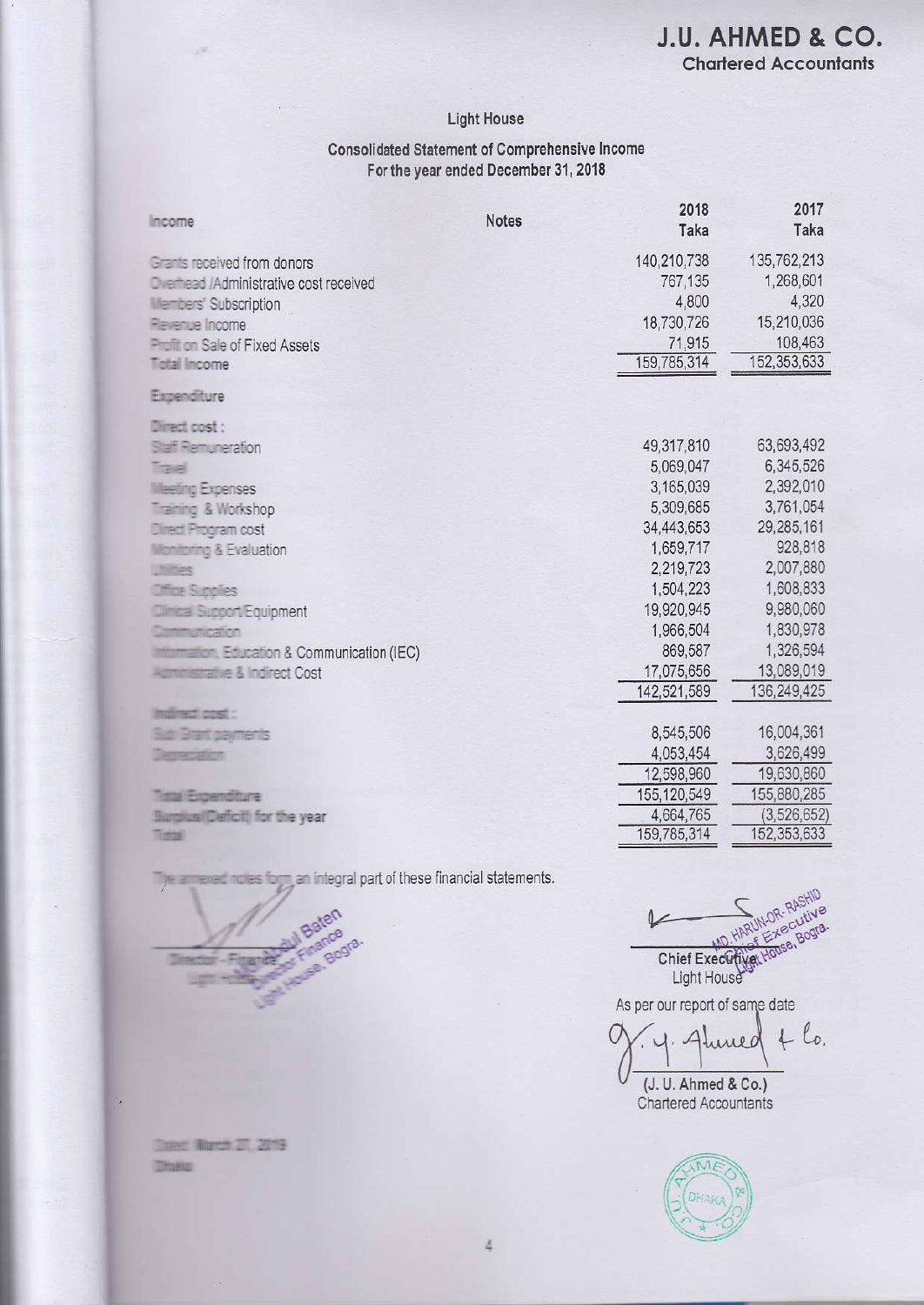#### J.U. AHMED & CO. **Chartered Accountants**

### Light House

# **Consolidated Receipts and Payments Statement**<br>For the year ended December 31, 2018

|                                              |              | 2018                   | 2017        |
|----------------------------------------------|--------------|------------------------|-------------|
| Receipts                                     | <b>Notes</b> | Taka                   | Taka        |
| <b>Ilpening balances</b>                     |              |                        | 213,268     |
| Pethy cash                                   |              | 88,936                 | 148,123     |
| Cash in hand                                 |              | 206,874                | 4,290,453   |
| <b>Clash at banks</b>                        |              | 5,035,390<br>5,331,200 | 4,651,844   |
|                                              |              |                        |             |
| <b>The received from donors</b>              |              | 140,210,738            | 135,762,213 |
| <b>Exemplo: Administrative cost received</b> |              | 767,135                | 1,268,601   |
| <b>Enders' Subscription</b>                  |              | 4,800                  | 4,320       |
| <b>Figuenze Income</b>                       |              | 18,730,726             | 15,210,036  |
| <b>State of Fixed Assets</b>                 |              | 118,549                | 129,024     |
| <b>Term Capital Receipts</b>                 |              | 101,678,275            | 85,870,741  |
| <b>Term Capital Receipts</b>                 |              | 55,797,714             | 57,904,971  |
| <b>Tistal Receipts</b>                       |              | 322,639,138            | 300,801,751 |
| 2008年125                                     |              |                        |             |
|                                              |              | 49,317,810             | 63,693,492  |
| <b>That Femuneration</b>                     |              | 5,069,047              | 6,345,526   |
| Tale<br><b>Illusting Expenses</b>            |              | 3,165,039              | 2,392,010   |
| <b>Training &amp; Workshop</b>               |              | 5,309,685              | 3,761,054   |
| <b>Direct Program cost</b>                   |              | 34,443,653             | 29,285,161  |
| <b>Monitoring &amp; Evaluation</b>           |              | 1,659,717              | 928,818     |
| <b>Utilities</b>                             |              | 2,219,723              | 2,007,880   |
| <b>Dfine Supplies</b>                        |              | 1,504,223              | 1,608,833   |
| <b>Clinical Support/Equipment</b>            |              | 19,920,945             | 9,980,060   |
| <b>Communication</b>                         |              | 1,966,504              | 1,830,978   |
| <b>Education &amp; Communication (IEC)</b>   |              | 869,587                | 1,326,594   |
| <b>ALCOHOL: A Indirect Cost</b>              |              | 17,075,656             | 13,089,019  |
| <b>Fixed States</b>                          |              | 3,327,383              | 16,489,999  |
| <b>Furniture &amp; Fodure</b>                |              | 1,047,345              | 1,110,120   |
| T Equipment                                  |              | 2,847,599              | 159,962     |
| <b>Three Equipment</b>                       |              | 107,984                | 10,500      |
| <b>El Settiplequipment</b>                   |              | 1,249,617              | 8,360       |
| HATTACCHE                                    |              |                        | 280,000     |
| <b>Juan to Beneficiaries</b>                 |              | 75,816,000             | 50,549,220  |
| rance and Loan                               |              | 22,720,331             | 11,321,837  |
| Jam Account                                  |              | 38,763,609             | 36,807,054  |
| <b>Bluet Tierm Liabilities</b>               |              | 18,238,823             | 26,479,713  |
| <b>Grant payments</b>                        |              | 8,545,506              | 16,004,361  |
|                                              |              | 266,625                |             |
| term deposit                                 |              | 1,000,000              | 295,470,550 |
| <b>Istal Preyments</b>                       |              | 316,452,411            |             |



 $\overline{\epsilon}$